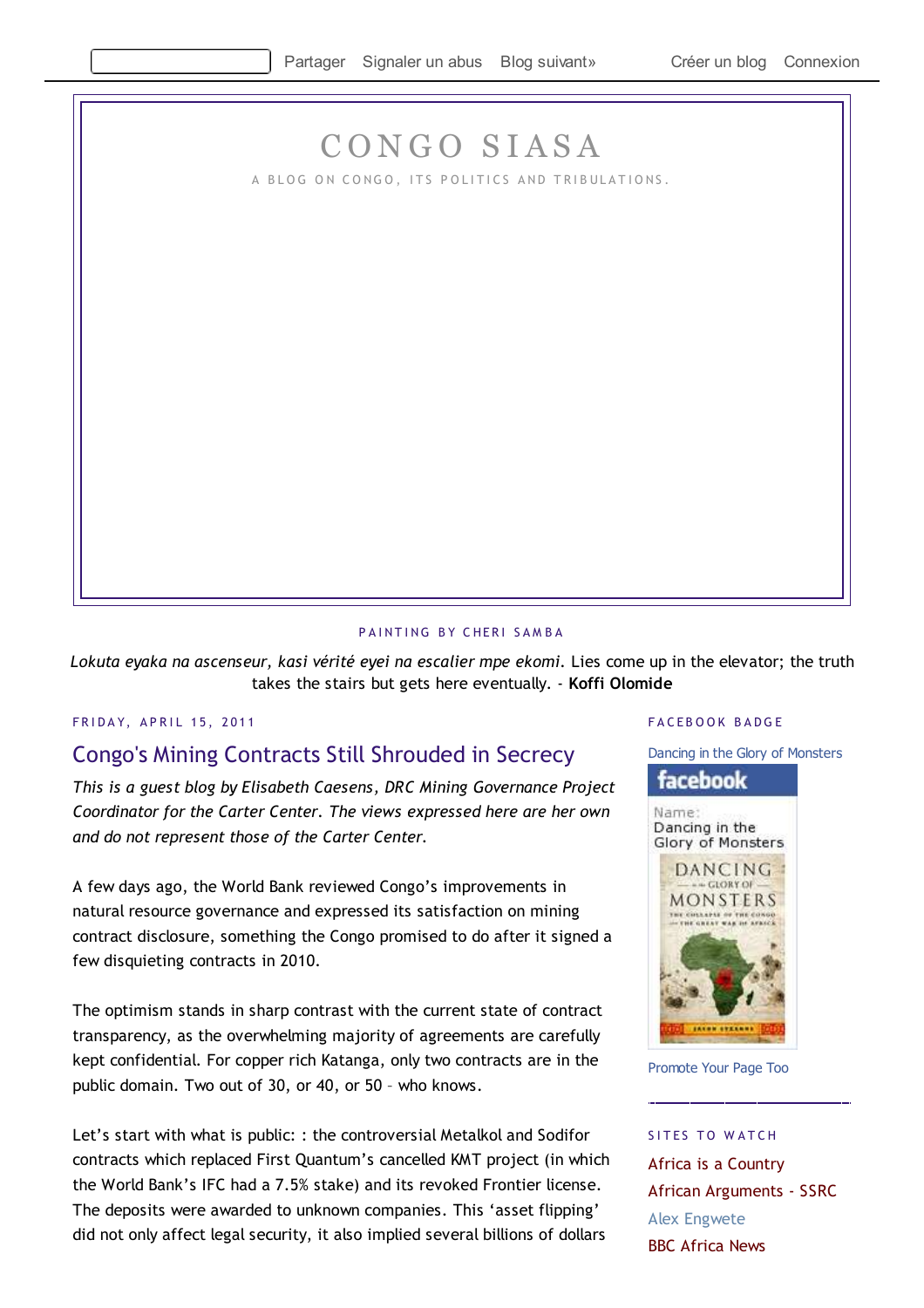of potential new debt. "If Congo wants debt relief, don't recognize the Metalkol contract", the IMF reportedly told President Kabila on the eve of the 50th anniversary of independence celebrations. The President promised, debt relief got through, but so did the Metalkol contract a month later. Barely had the presidential endorsed the deal when the junior sold a majority stake to London-listed ENRC.

The president's betrayal understandably depressed diplomats in Kinshasa who have been working for years on DRC mining governance to improve the business climate and attract major players who find Congo to risky to invest in. After the Metalkol debacle, Promines, a \$90 million World Bank-DfID sponsored mining governance project, was put on hold; other donors reconsidered projects they had in store.

Anti-depressants quickly came in the form of the "Economic Governance Matrix", a list of steps aimed at improving extractive industries governance. Congolese authorities promised to publish contracts, concessions, revenues. Ironically, the transparency guidelines themselves were kept secret for several months. Before the Matrix was even finalized, the Government published the Metalkol (KMT) and Sodifor (Frontier) contracts to alleviate political pressure. Technically, not doing so could trigger a repeal of debt relief. But what is nice about the Matrix is that the Government pledges transparency across the board: not just for Metalkol but for all contracts, not just for contracts but for tax payments, concession maps, policies.

Now let's see what the Matrix did for contract transparency across Katanga's copper belt. Unfortunately, nothing much. All the copper-cobalt contracts other than the above are secret. There's probably about 40 of them, including investments just as important as Metalkol. There is Freeport's two billion investment in Tenke Fungurume Mining (TFM), China's six billion Sicomines contract, Glencore's involvement in Katanga Mining (with deposits richer than TFM's), ENRC's control over the world's richest cobalt deposit at Boss Mining well before it added Metalkol to its growing portfolio, OM Group-Forrest exploiting the lucrative Lubumbashi tailings. These are the copper-cobalt lungs that should make Congo breathe, but at this point we don't know whether it will produce any oxygen, let alone how much, as we ignore the rules the lungs obey to.

Mind you – the Government considers these agreements already public. The Matrix asserts that mining contract disclosure… «Has been carried out. The Ministries of Finance and Mining had published the joint venture contracts between public and privates companies in June 2007 (...) The Metalkol one was published in the Journal Officiel [the journal of state record]. Since January 2011, six (6) new contracts have been published on the website of the Ministry of Mining."

Indeed, a lot happened since June 2007, when the Government published 63 contracts it wanted to revisit. The Revisitation Commission listed all

#### Beni-Lubero Online

Colette Braeckman's blog Congo Ba Leki Congo Independant Congo Independent Congo Libre Expression Congo Magazine Congo Mikili Congo Watch Digitalcongo EGMONT - Congo ENOUGH Congo FPA Africa Blog Friends of the Congo Global Witness Congo HRW - Congo ICG Congo IPIS Research Journal Mulenge Kaka Luigi Blog Le Phare Le Potentiel Le Soft Mushaki Pager OCHA RDC Pole Institute Radio Maendeleo Radio Okapi RAID Solo Kinshasa Texas in Africa The New Times Wronging Rights

#### A B O UT M F

**VIEW MY COMPLETE PROFILE** 

#### SUBSCRIBE TO

Posts

**Comments**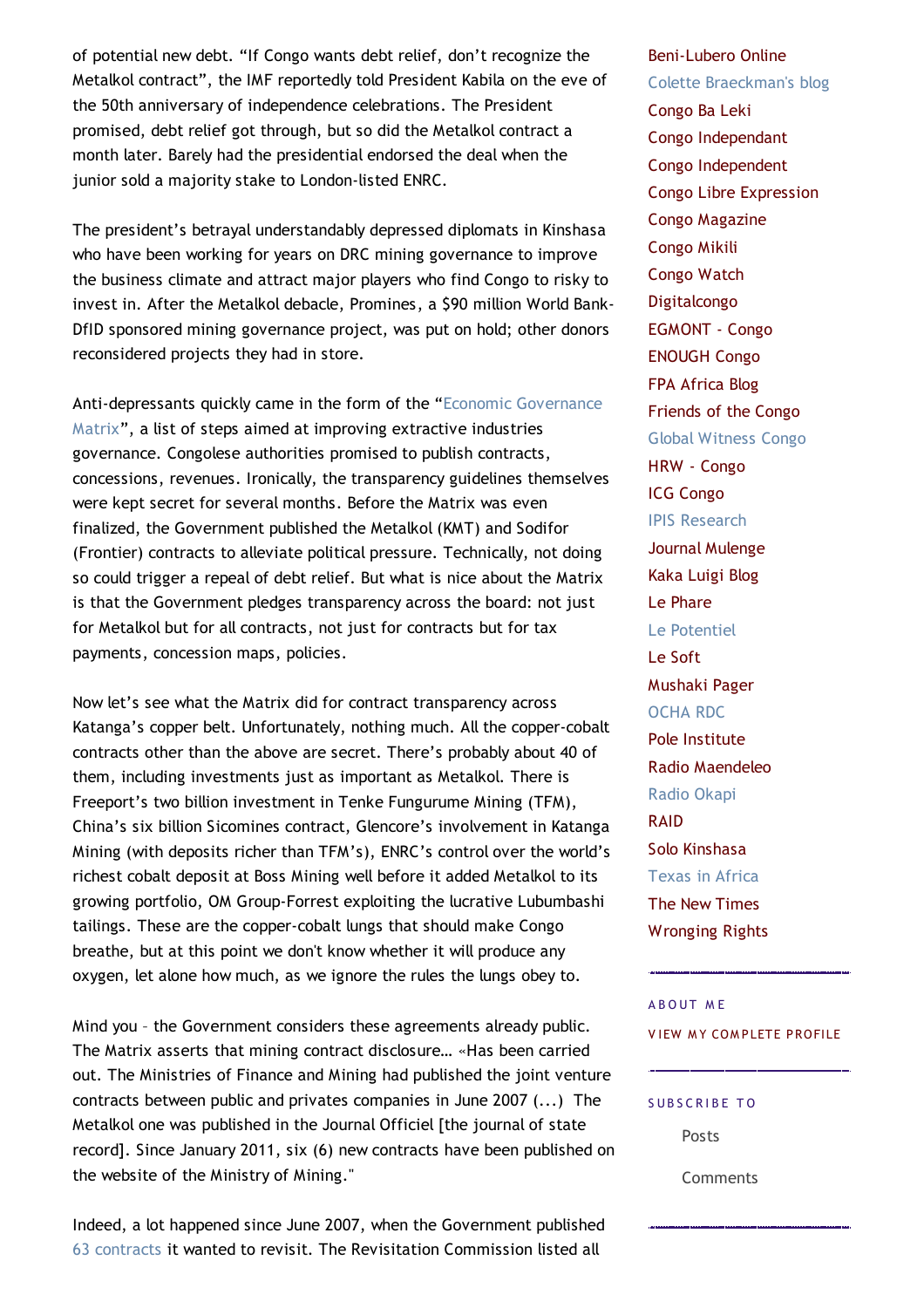contracts as either 'to be renegotiated' or 'to be cancelled'. Renegotiations ensued in 2008. In 2009 and 2010, the Ministry of Mines announced the end of the renegotiation process several times, sharing some sector-wide results. But the new terms for individual contracts have never been published. We know barely anything about their content, other than the little information some companies published on the stockexchange to reassure their shareholders in Toronto or Johannesburg.

We don't even know for sure whether renegotiated contracts exist. I have asked diplomats, activists, investors and government officials alike for copies. A lot of promises ('je peux te les avoir facilement'), a few summaries of renegotiated terms ('they're not final, they need updating'), 3-4 draft supplemental agreements full of track changes ('bon, vous gardez ça pour vous'). The one signed amendment I could glance at is that of TFM ('vous voyez que ça existe'). The amendment was dated December 10, 2011, meaning negotiations went on for at least two more months after the official announcement that the deal was sealed. Four months after signature, the new TFM contract is still awaiting presidential approval. In other words, the terms governing the single biggest private investment in Congo's mining sector could still be changed. The same may be true for many of the other revisited mining contracts.

Other, non-revisited contracts are equally kept secret. Take China's 9 billion infrastructure-for-minerals deal signed in 2008 and renegotiated down to 6 billion in 2009 after strong IMF criticism of the new massive debt it implied. The 2008 contract was leaked efficiently, but hunting down the 2009 amendment is a real pain. There are also the infamous Caprikat and Foxwhelp contracts for oil blocks in Lake Albert which, with three contracts for the same oil blocks in a five year period, were as much of a torn in the eye of the IMF and the World Bank as the First Quantum saga. It didn't help the new investors were better known for their political connections than their geological expertise. Here again, copies circulate from inbox to inbox: we've been waiting for an official publication in vain.

So what is needed now is not anti-depressants, it's vitamins, coffee and other stimulants for people to demand contract transparency for as long as it takes to get the job completely done. Now that Metalkol is published, the Bretton Woods institutions should press for disclosure of all the rest. Global Witness should extend its advocacy for transparency beyond the China contract. One cannot accuse China of opacity while tolerating it for all the other mining investors. The same goes for local civil society, now absorbed by the new advocacy in vogue – tax transparency. A crucial endeavor, but you cannot track whether companies have paid their dues if you don't know what they owe in the first place. For that, you need contracts. We need them all up there, along with Metalkol and Sodifor and a few gold and tin contracts. *Site en cours de maintenance* (website under construction)? Transparency is like

#### **FOLLOWERS**



**Followers (229)** More »



#### B L O G A R C HI V E

- ▼ 2011 (88)
	- $\blacktriangleright$  June (10)
	- $\blacktriangleright$  May (15)
	- $\nabla$  April (12)
		- Easter celebrated in Kinshasa with Political Ralli...

Donors wary of involvement in Congolese elections

New round-up: MLC leadership change, election comm...

New book out on Rwanda

Congo's Mining Contracts Still Shrouded in Secrecy...

**Constitutional** questions loom large during electio...

In the Congo, even beauty can be bought

Troubles within the MLC

Election news: Calendar politics